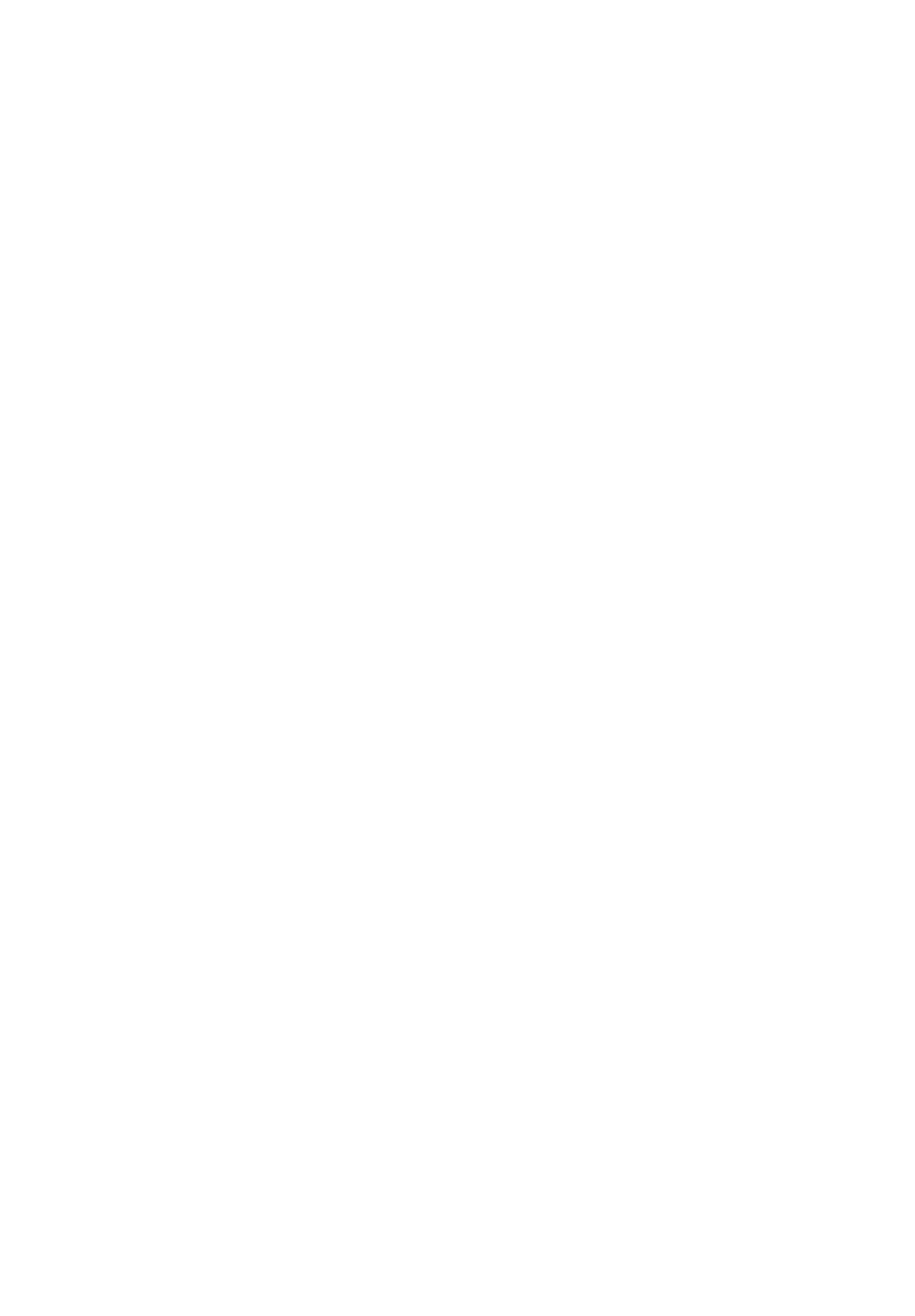## Full Table of Contents

## **Volume I: Abilities, Contexts, and Learners**

| About the Editor                                               | xvu    |
|----------------------------------------------------------------|--------|
| Contributors                                                   | xviii  |
| Introducing The Companion to Language Assessment               | xli    |
| Acknowledgments                                                | xlvii  |
| Introduction to Volume I                                       | xlviii |
| Part 1: Overview                                               | 1      |
| 1 Fifty Years of Language Assessment, Alan Davies              | 3      |
| Part 2: Assessing Abilities                                    | 23     |
| 2 Assessing Aptitude, Catherine J. Doughty                     | 25     |
| 3 Assessing Listening, Elvis Wagner                            | 47     |
| 4 Assessing Literacy, Sara Cushing Weigle                      | 64     |
| 5 Assessing Responses to Literature, Richard Beach             | 83     |
| 6 Assessing Grammar, James E. Purpura                          | 100    |
| 7 Assessing Pragmatics, Carsten Roever                         | 125    |
| 8 Assessing Pronunciation, Talia Isaacs                        | 140    |
| 9 Assessing Speaking, Barry O'Sullivan                         | 156    |
| 10 Assessing Vocabulary, David Beglar and Paul Nation          | 172    |
| 11 Assessing Reading, William Grabe and Xiangying Jiang        | 185    |
| 12 Assessing Writing, Deborah Crusan                           | 201    |
| 13 Assessing Integrated Skills, Alister Cumming                | 216    |
| 14 Assessing Language and Content, Marguerite Ann Snow and     |        |
| Anne M. Katz                                                   | 230    |
| 15 Assessing Translation, Juliane House                        | 248    |
| 16 Assessing Language Varieties, Mingwei Pan and David D. Qian | 265    |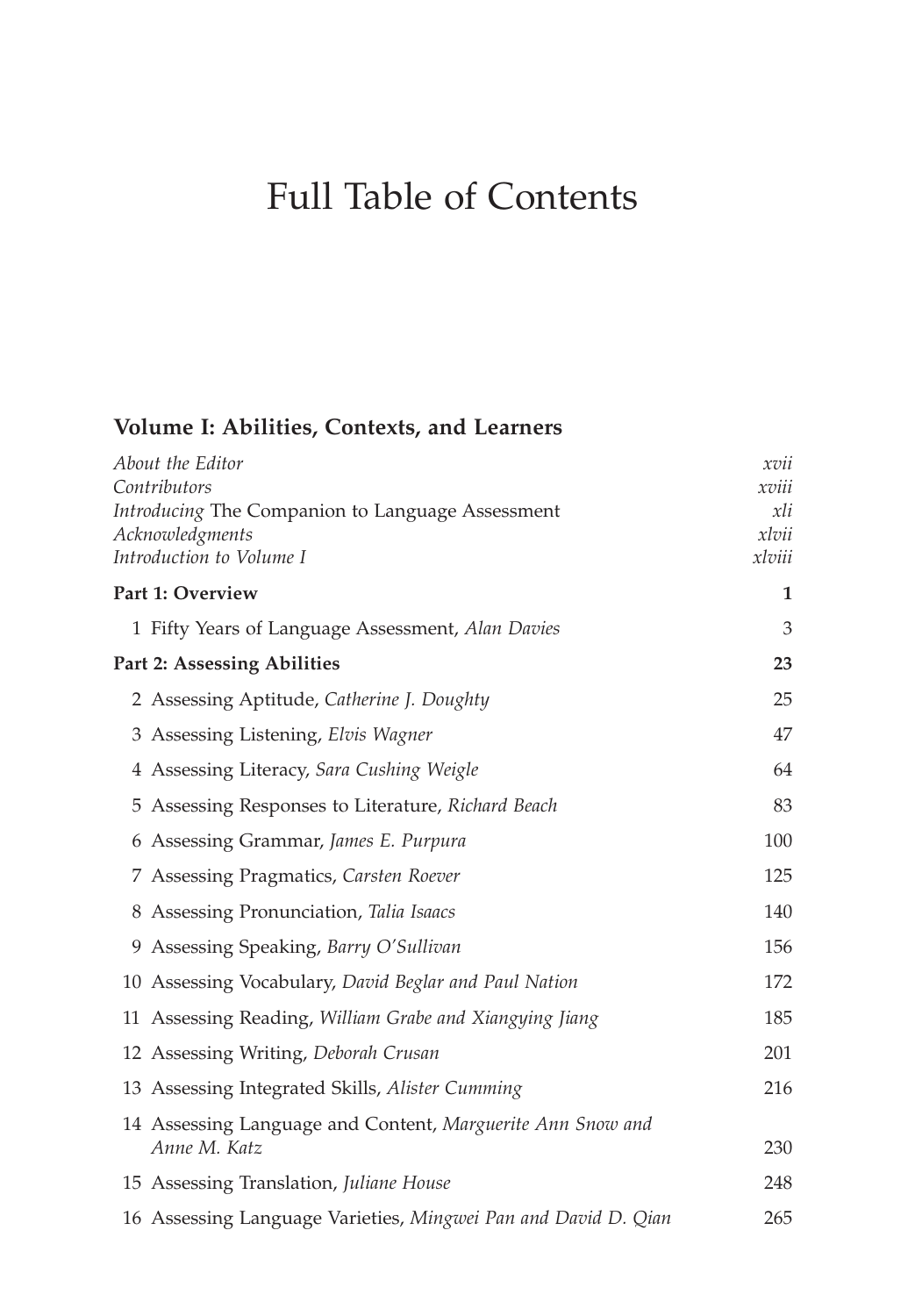| Part 3: Assessment Contexts                                                                                                                                            | 283           |
|------------------------------------------------------------------------------------------------------------------------------------------------------------------------|---------------|
| 17 International Assessments, Sauli Takala, Gudrun Erickson, and<br>Neus Figueras                                                                                      | 285           |
| 18 English Language Proficiency Assessments as an Exit Criterion for<br>English Learners, Mikyung Kim Wolf and Timothy Farnsworth                                      | 303           |
| 19 Tests of English for Academic Purposes in University Admissions,<br>Xiaoming Xi, Brent Bridgeman, and Cathy Wendler                                                 | 318           |
| 20 Government and Military Assessment, Rachel L. Brooks and<br>Mika Hoffman                                                                                            | 338           |
| 21 Language Assessment for Court Translators and Interpreters,<br>Piers Armstrong                                                                                      | 355           |
| 22 Language Testing for Immigration to Europe, Piet Van Avermaet and<br>Reinhilde Pulinx                                                                               | 376           |
| 23 Language Testing for Immigration and Citizenship in the<br>Netherlands, Massimiliano Spotti                                                                         | 390           |
| 24 Assessment in Asylum-Related Language Analysis, Diana Eades                                                                                                         | 404           |
| Part 4: Assessing Learners                                                                                                                                             | 421           |
| 25 Developmental Considerations and Curricular Contexts in the<br>Assessment of Young Language Learners, Alison L. Bailey,<br>Margaret Heritage, and Frances A. Butler | 423           |
| 26 Assessing Heritage Language Learners, Lorena Llosa                                                                                                                  | 440           |
| 27 Assessing Teachers' Language Proficiency, Cathie Elder and<br>Sun Hee Ok Kim                                                                                        | 454           |
| 28 Assessing the Oral English Abilities of International Teaching<br>Assistants in the USA, Timothy Farnsworth                                                         | 471           |
| 29 Assessing the English Language Proficiency of International<br>Aviation Staff, Ruixia Yan                                                                           | 484           |
| 30 Assessing Health Professionals, Lynda Taylor and John Pill                                                                                                          | 497           |
| 31 Assessing Test Takers With Communication Disorders,<br>John W. Oller, Jr.                                                                                           | 513           |
| <b>Volume II: Approaches and Development</b>                                                                                                                           |               |
| About the Editor<br>Introduction to Volume II                                                                                                                          | xvii<br>xviii |
| Part 5: Assessment Approaches                                                                                                                                          | 531           |
| 32 Large-Scale Assessment, Janna Fox                                                                                                                                   | 533           |
| 33 Norm-Referenced Approach to Language Assessment, Jungok Bae                                                                                                         | 542           |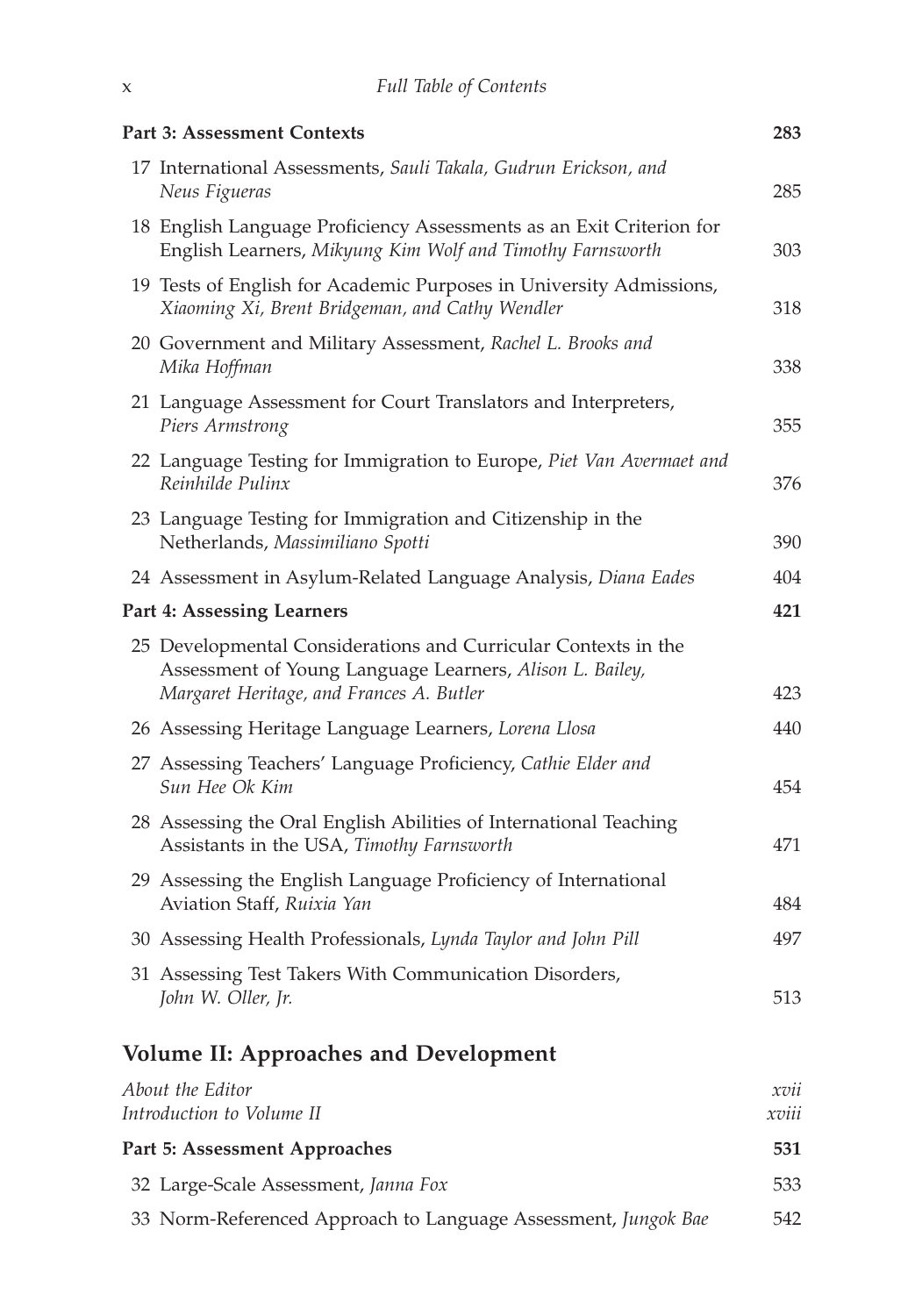| 34 Criterion-Referenced Approach to Language Assessment,<br>Thom Hudson                     | 561 |
|---------------------------------------------------------------------------------------------|-----|
| 35 Task-Based Language Assessment, Koen Van Gorp and Bart Deygers                           | 578 |
| 36 Computer-Assisted Language Testing, Ruslan Suvorov and<br>Volker Hegelheimer             | 594 |
| Part 6: Assessment and Learning                                                             | 615 |
| 37 Performance Assessment in the Classroom, Guoxing Yu                                      | 617 |
| 38 Monitoring Progress in the Classroom, Rama Mathew and<br>Matthew E. Poehner              | 631 |
| 39 Achievement and Growth in the Classroom, Michael J. Kieffer                              | 646 |
| 40 Portfolio Assessment in the Classroom, Muchun Yin                                        | 659 |
| 41 Dynamic Assessment in the Classroom, Matthew E. Poehner                                  | 677 |
| 42 Diagnostic Feedback in the Classroom, Eunice Eunhee Jang and<br>Maryam Wagner            | 693 |
| 43 Self-Assessment in the Classroom, Mats Oscarson                                          | 712 |
| 44 Peer Assessment in the Classroom, Jette G. Hansen Edwards                                | 730 |
| 45 Test Development Literacy, Kirby C. Grabowski and Jee Wha Dakin                          | 751 |
| Part 7: Assessment Development                                                              | 769 |
| 46 Defining Constructs and Assessment Design, Joan Jamieson                                 | 771 |
| 47 Effect-Driven Test Specifications, Jiyoung Kim and Fred Davidson                         | 788 |
| 48 Writing Items and Tasks, Mary Schedl and Jeanne Malloy                                   | 796 |
| 49 Item Banking, Susan Nissan and Robert French                                             | 814 |
| 50 Adapting or Developing Source Material for Listening and<br>Reading Tests, Anthony Green | 830 |
| 51 Writing Scoring Criteria and Score Reports, Megan Montee and<br>Margaret E. Malone       | 847 |
| 52 Response Formats, David D. Qian and Mingwei Pan                                          | 860 |
| 53 Field Testing of Test Items and Tasks, Daniel J. Reed                                    | 876 |
| 54 Using Test-Wiseness Strategy Research in Task Development,<br>Andrew D. Cohen            | 893 |
| 55 Using Standards and Guidelines, Nick Saville                                             | 906 |
| 56 Statistics and Software for Test Revisions, Yo In'nami and Rie Koizumi                   | 925 |
| 57 Standard Setting in Language Testing, Dorry M. Kenyon and<br>Anja Römhild                | 944 |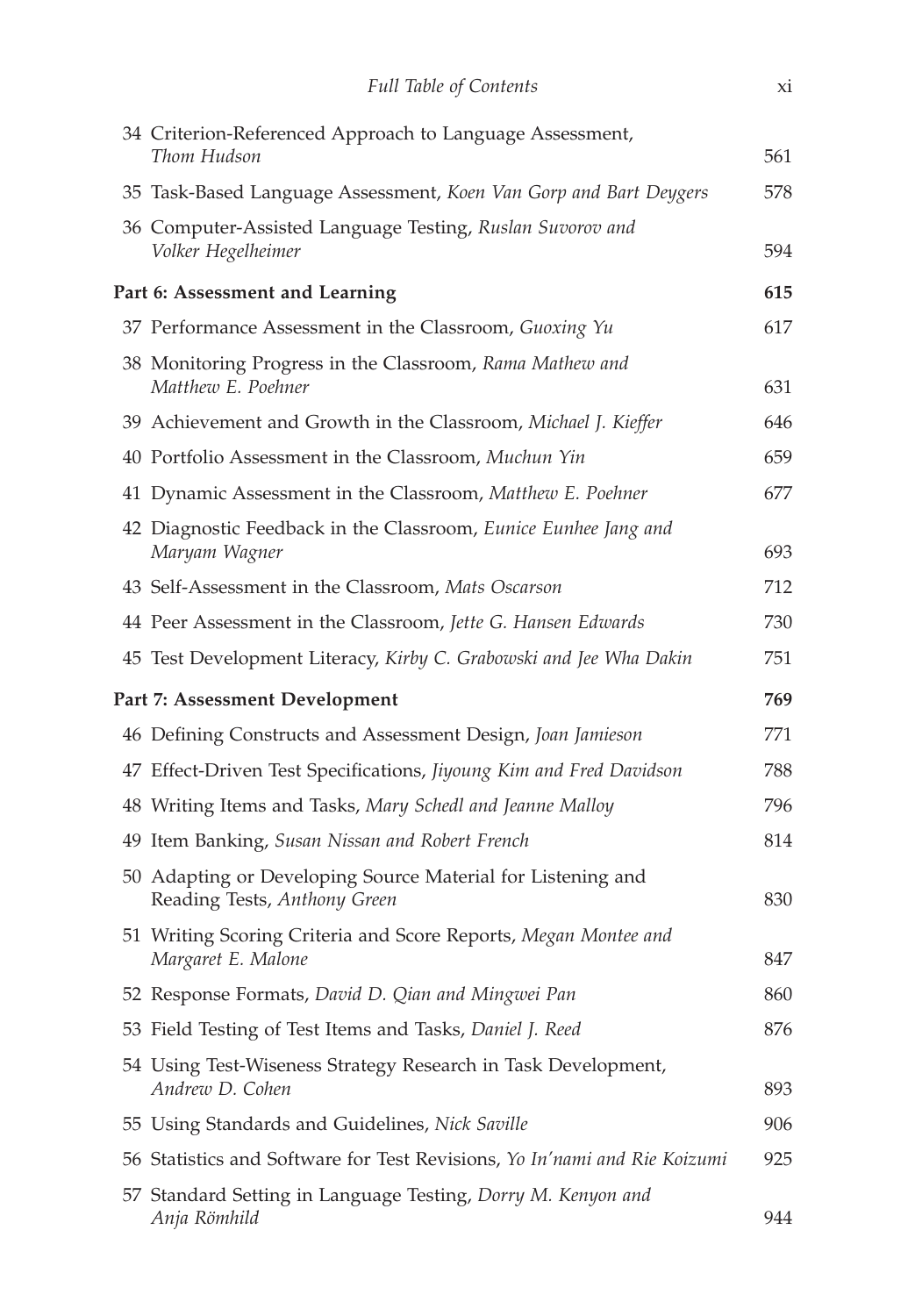| 58 Administration, Scoring, and Reporting Scores, Ari Huhta                                           | 962           |
|-------------------------------------------------------------------------------------------------------|---------------|
| 59 Detecting Plagiarism and Cheating, Ardeshir Geranpayeh                                             | 980           |
| Part 8: Technology and Assessment                                                                     | 995           |
| 60 New Media in Language Assessments, Paul Gruba                                                      | 997           |
| 61 Using Corpora to Design Assessment, Fiona Barker                                                   | 1013          |
| 62 Eye-Tracking Technology for Reading, Paula M. Winke                                                | 1029          |
| 63 Acoustic and Temporal Analysis for Assessing Speaking,<br>Okim Kang and Lucy Pickering             | 1047          |
| 64 Computer-Automated Scoring of Written Responses, Nathan T. Carr                                    | 1063          |
| Volume III: Evaluation, Methodology, and<br><b>Interdisciplinary Themes</b>                           |               |
| About the Editor<br>Introduction to Volume III                                                        | xvii<br>xviii |
| Part 9: Designing Evaluations                                                                         | 1079          |
| 65 Evaluation of Language Tests Through Validation Research,<br>Carol A. Chapelle and Erik Voss       | 1081          |
| 66 Fairness and Justice in Language Assessment, Antony John Kunnan                                    | 1098          |
| 67 Accommodations in the Assessment of English Language Learners,<br>Jamal Abedi                      | 1115          |
| 68 Consequences, Impact, and Washback, Liying Cheng                                                   | 1130          |
| Part 10: Quantitative Analysis                                                                        | 1147          |
| 69 Classical Test Theory, Yasuyo Sawaki                                                               | 1149          |
| 70 Classical Theory Reliability, James Dean Brown                                                     | 1165          |
| 71 Score Dependability and Decision Consistency, James Dean Brown                                     | 1182          |
| 72 The Use of Generalizability Theory in Language Assessment,<br>George A. Marcoulides and Marsha Ing | 1207          |
| 73 Exploratory Factor Analysis and Structural Equation Modeling,<br>Gary J. Ockey                     | 1224          |
| 74 Questionnaire Development and Analysis, Aek Phakiti                                                | 1245          |
| 75 Item Response Theory in Language Testing, David P. Ellis and<br>Steven J. Ross                     | 1262          |
| 76 Differential Item and Testlet Functioning Analysis, Hong Jiao and<br>Ying-Fang Chen                | 1282          |
| 77 Multifaceted Rasch Analysis for Test Evaluation, Khaled Barkaoui                                   | 1301          |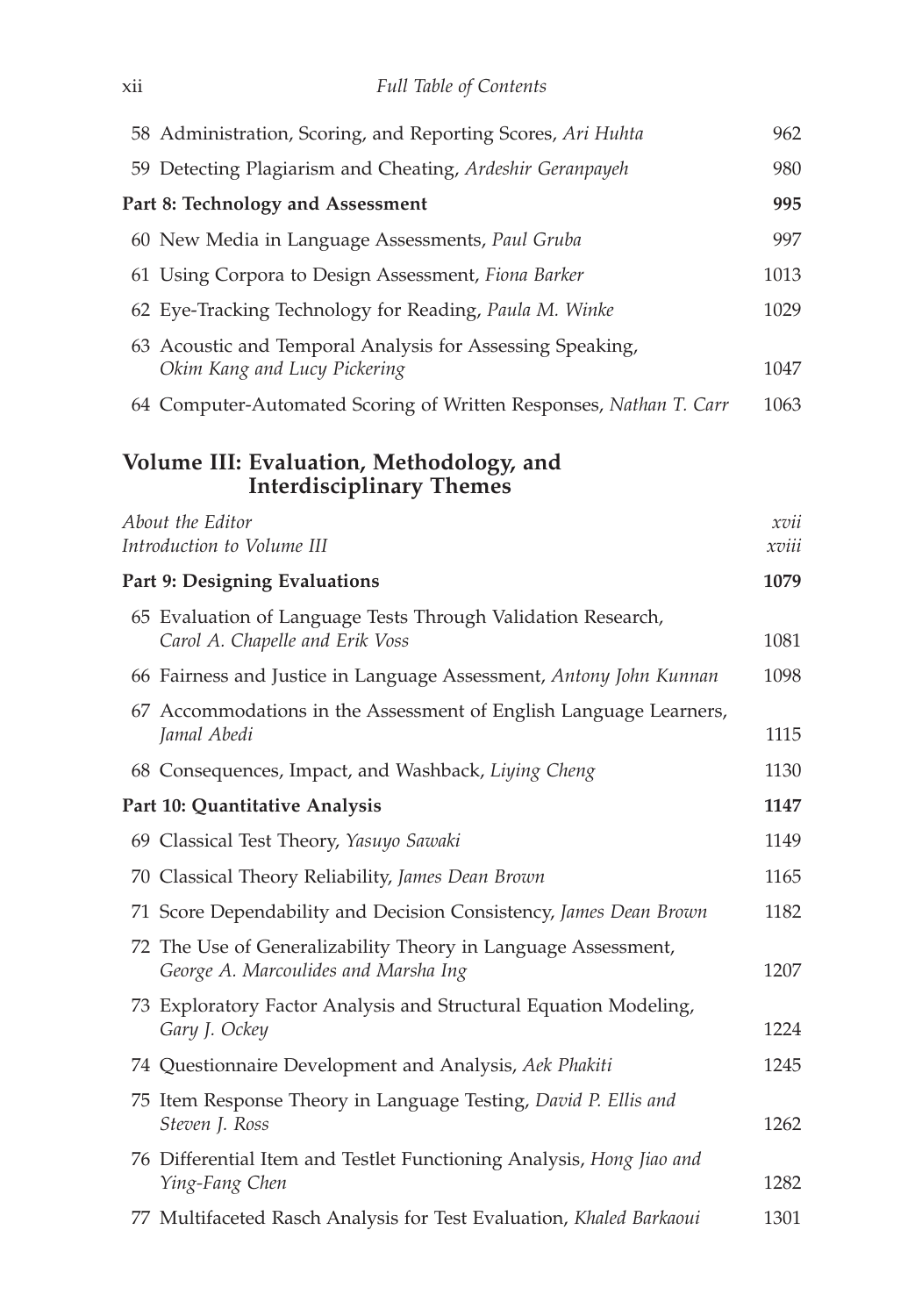| <b>Full Table of Contents</b>                                                                              | X111            |
|------------------------------------------------------------------------------------------------------------|-----------------|
| Part 11: Qualitative and Mixed Method Analysis                                                             | 1323            |
| 78 Content Analysis, Evelina D. Galaczi                                                                    | 1325            |
| 79 Introspective Methods, Miyuki Sasaki                                                                    | 1340            |
| 80 Raters and Ratings, Alistair Van Moere                                                                  | 1358            |
| 81 Spoken Discourse, Anne Lazaraton                                                                        | 1375            |
| 82 Written Discourse, Lia Plakans                                                                          | 1390            |
| 83 Mixed Methods Research, Carolyn E. Turner                                                               | 1403            |
| 84 Writing Research Reports, Kyle McIntosh and April Ginther                                               | 1418            |
| Part 12: Interdisciplinary Themes                                                                          | 1431            |
| 85 Philosophy and Language Testing, Glenn Fulcher                                                          | 1433            |
| 86 Cognition and Language Assessment, James E. Purpura                                                     | 1452            |
| 87 Language Acquisition and Language Assessment,<br>Yasuhiro Shirai and Mary Lou Vercellotti               | 1477            |
| 88 Bilingual Assessment, Usha Lakshmanan                                                                   | 1492            |
| 89 Classroom-Based Assessment Issues for Language Teacher<br>Education, Constant Leung                     | 1510            |
| 90 Program Evaluation and Language Assessment, Brent A. Green                                              | 1520            |
| 91 The Interface of Language Assessment and Forensic Contexts,<br>Margaret van Naerssen                    | 1534            |
| 92 Language Testing in the Dock, Glenn Fulcher                                                             | 1553            |
| 93 The Influence of Ethics in Language Assessment,<br>Bernard Spolsky                                      | 1571            |
| 94 Ongoing Challenges in Language Assessment, Lyle F. Bachman                                              | 1586            |
| Volume IV: Assessment Around the World                                                                     |                 |
| About the Editor<br>Introduction to Volume IV                                                              | xvu<br>$xv$ $u$ |
| Part 13: Current Practices in Assessing English                                                            | 1605            |
| 95 English as a Lingua Franca, Jennifer Jenkins and Constant Leung                                         | 1607            |
| 96 Assessing English in Australia and New Zealand, Kathryn Hill<br>and Rosemary Erlam                      | 1617            |
| 97 Assessing English in North America, Samira ElAtia                                                       | 1629            |
| 98 Assessing English in Mexico and Central America, Caroline Payant<br>and Francisco Javier Barrón Serrano | 1638            |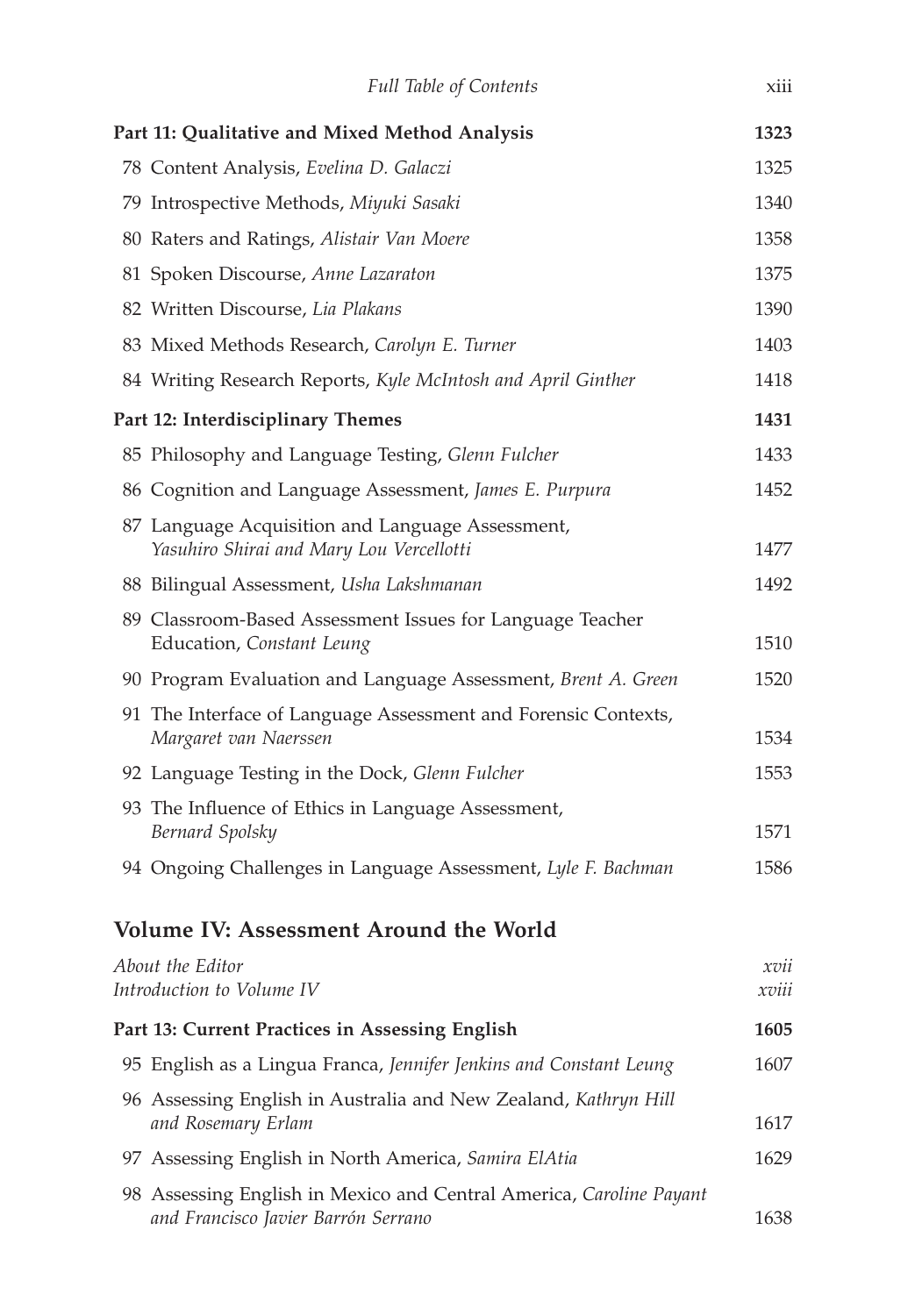| 99 Assessing English in the Middle East and North Africa, Atta Gebril<br>and Russanne Hozayin | 1649 |
|-----------------------------------------------------------------------------------------------|------|
| 100 Assessing English in South Asia, Rama Mathew                                              | 1658 |
| 101 Assessing English in East Asia, Viphavee Vongpumivitch                                    | 1671 |
| 102 Assessing English in Southeast Asia, Richard Watson Todd and<br>Chih-Min Shih             | 1681 |
| 103 Assessing English in South America, Matilde Scaramucci and<br>Adriana Boffi               | 1690 |
| 104 Assessing English in Europe, Gad S. Lim                                                   | 1700 |
| Part 14: Current Practices in Assessing Languages in Africa                                   | 1709 |
| 105 Assessing Swahili, Katrina Daly Thompson                                                  | 1711 |
| 106 Assessing Shona and Ndebele, Galen Sibanda                                                | 1722 |
| Part 15: Current Practices in Assessing Languages in North and<br><b>South America</b>        | 1731 |
| 107 Assessing American Sign Language, Robert J. Hoffmeister,<br>Marlon Kuntze, Sarah A. Fish  | 1733 |
| 108 Assessing Hawaiian, William H. Wilson                                                     | 1748 |
| 109 Assessing North American Indigenous Languages, J. Dean Mellow<br>and Kaitlyn Begg         | 1759 |
| 110 Assessing North American Spanish, M. Rafael Salaberry                                     | 1769 |
| Part 16: Current Practices in Assessing Languages in the Middle East<br>and South Asia        | 1779 |
| 111 Assessing Arabic, Atta Gebril and Hanada Taha-Thomure                                     | 1781 |
| 112 Assessing Farsi, Hossein Farhady and Kobra Tavassoli                                      | 1790 |
| 113 Assessing Hebrew, Ofra Inbar-Lourie                                                       | 1799 |
| 114 Assessing Hindi, Pritha Chandra                                                           | 1815 |
| 115 Assessing Malayalam, Suchitra Sadanandan                                                  | 1823 |
| 116 Assessing Nepali, Madhav P. Pokharel                                                      | 1832 |
| 117 Assessing Sinhala, Priyanvada Abeywickrama and Dushyanthi Mendis                          | 1841 |
| 118 Assessing Tamil, Vyjayanthi Sankar                                                        | 1851 |
| 119 Assessing Telugu, K. V. V. L. Narasimha Rao                                               | 1863 |
| Part 17: Current Practices in Assessing Languages in Southeast and<br>East Asia               | 1873 |
| 120 Assessing Bahasa Melayu and Bahasa Indonesia, May Tan                                     | 1875 |
| 121 Assessing Cantonese, Wing Sat Chan                                                        | 1892 |